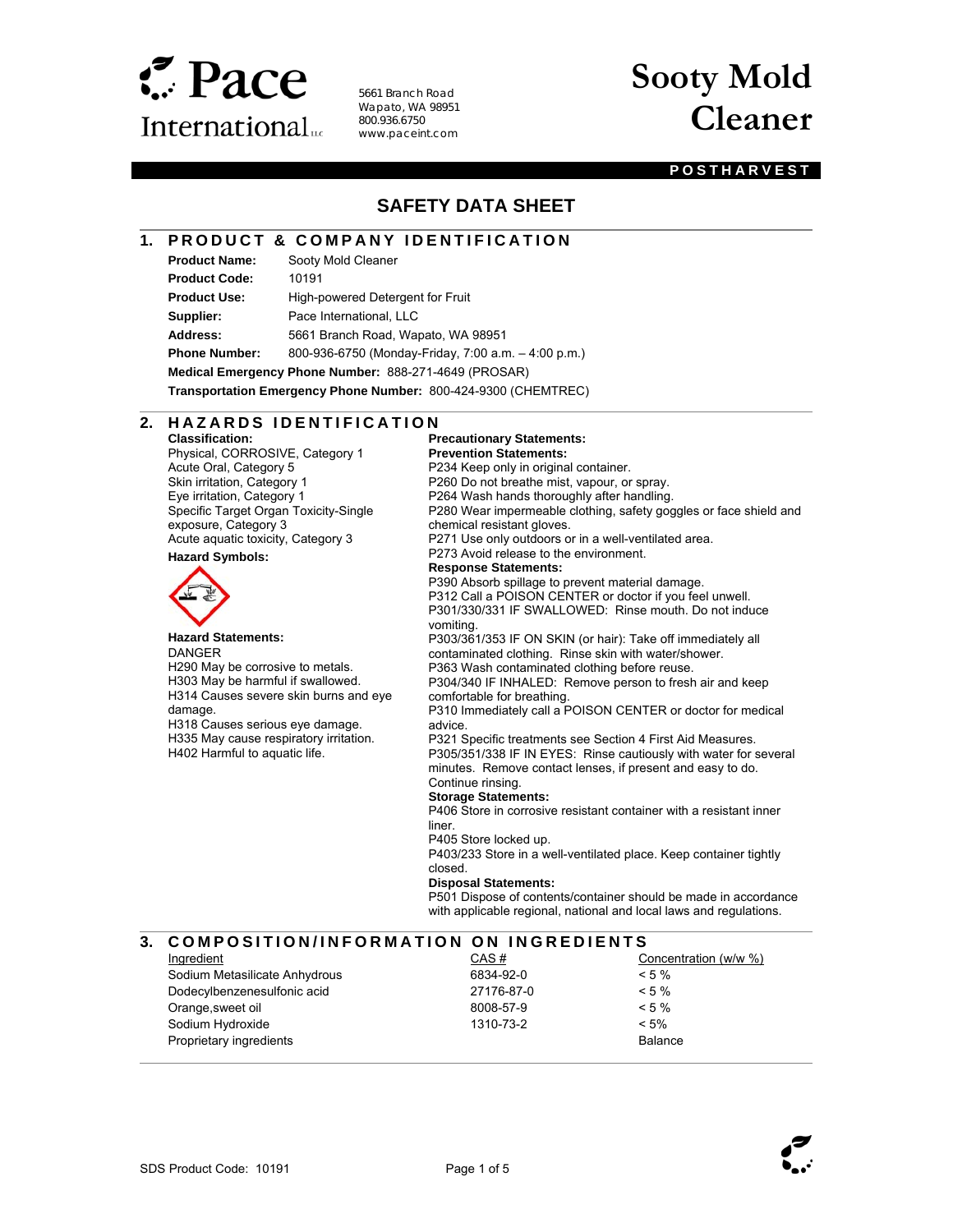

l

l

l

 $\overline{a}$ 

## **4. FIRST AID MEASURES**

| General       | Have the product container, label or Safety Data Sheet with you when calling a poison control                                                                                                                |
|---------------|--------------------------------------------------------------------------------------------------------------------------------------------------------------------------------------------------------------|
| Advice:       | center or physician, or going for treatment.                                                                                                                                                                 |
| If on Skin:   | Take off contaminated clothing. Wash skin with plenty of soap and water. If redness, burning, or<br>irritation persists, get medical advice/attention. Wash contaminated clothing before reuse.              |
| If in Eves:   | Hold eye open and rinse slowly and gently with water for $15 - 20$ minutes. Remove contact<br>lenses, if present, after the first 5 minutes, then continue rinsing eye. Get medical<br>advice/attention.     |
| If Swallowed: | Call a poison control center or doctor for treatment advice. Do not induce vomiting unless told to<br>do so by a poison control center or doctor. Do not give anything by mouth to an unconscious<br>person. |
| If Inhaled:   | Move person to fresh air. If person is not breathing, call 911 or an ambulance, and then give<br>artificial respiration, preferably mouth-to-mouth, if possible.                                             |
|               |                                                                                                                                                                                                              |

## **5. FIRE FIGHTING MEASURES**

| <b>Extinguishing Media:</b>           | Not flammable. Use any means suitable for extinguishing surrounding fire. |  |
|---------------------------------------|---------------------------------------------------------------------------|--|
|                                       | Water spray may be used to keep fire exposed containers cool.             |  |
| <b>Special Exposure Hazards:</b>      | None known.                                                               |  |
| <b>Special Protective Equipment /</b> |                                                                           |  |
| <b>Procedures for Firefighters:</b>   | Wear self-contained breathing equipment.                                  |  |

#### **6. A C C I D E N T A L RELEASE MEASURES**

| <b>Personal Precautions:</b>      | Wear impermeable clothing, safety goggles or face shield, and chemical<br>resistant gloves. |
|-----------------------------------|---------------------------------------------------------------------------------------------|
| <b>Environmental Precautions:</b> | In case of spill isolate area and deny entry to unnecessary personnel. Do not               |
|                                   | allow product to enter sewers, lakes, streams or other bodies of water.                     |
| <b>Containment / Clean-Up</b>     | Stop spill at the source. Construct temporary dikes of dirt, sand, or other                 |
| Methods:                          | appropriate material to prevent spreading of the material. Neutralize with                  |
|                                   | alkaline material then absorb with an inert material such as sand or                        |
|                                   | vermiculite and place in an appropriate container for disposal.                             |

## **7. H A N D L I N G & S T O R A G E**

**Handling:** Avoid contact with skin and eyes. Good standards of hygiene should be maintained at all times. Smoking, eating, and drinking are prohibited in the work area. For personal protection wear impermeable clothing, safety goggles or face shield and chemical resistant gloves. **Storage:** Store in a cool, dry area at room temperature, and away from direct sunlight. Store in corrosive resistant container with a resistant inner liner. Keep container tightly closed

when not in use. Keep out of reach of children and livestock. Store in locked location.

#### **8. EXPOSURE CONTROLS/PERSONAL PROTECTION**

**Occupational Exposure Limits:** Sodium Metasilicate Anhydrous CAS# 6834-92-0 Not established, manufactures recommendation is 2 mg/m<sup>3</sup> ceiling limit Dodecylbenzenesulfonic acid CAS# 27176-87-0 OSHA PEL 1 mg/m<sup>3</sup>, ACGIH TLV mg/m<sup>3</sup> Orange,sweet oil CAS# 8008-57-9 ACGIH TLV 20 ppm, NIOSH 5 mg/m<sup>3</sup>, NOISH 10 mg/m<sup>3</sup>, Sodium Hydroxide CAS# 1310-73-2 2 mg/mᵌ Ceiling (OSHA 8-hr PEL, Cal/OSHA, NIOSH REL, ACGIH TLV)

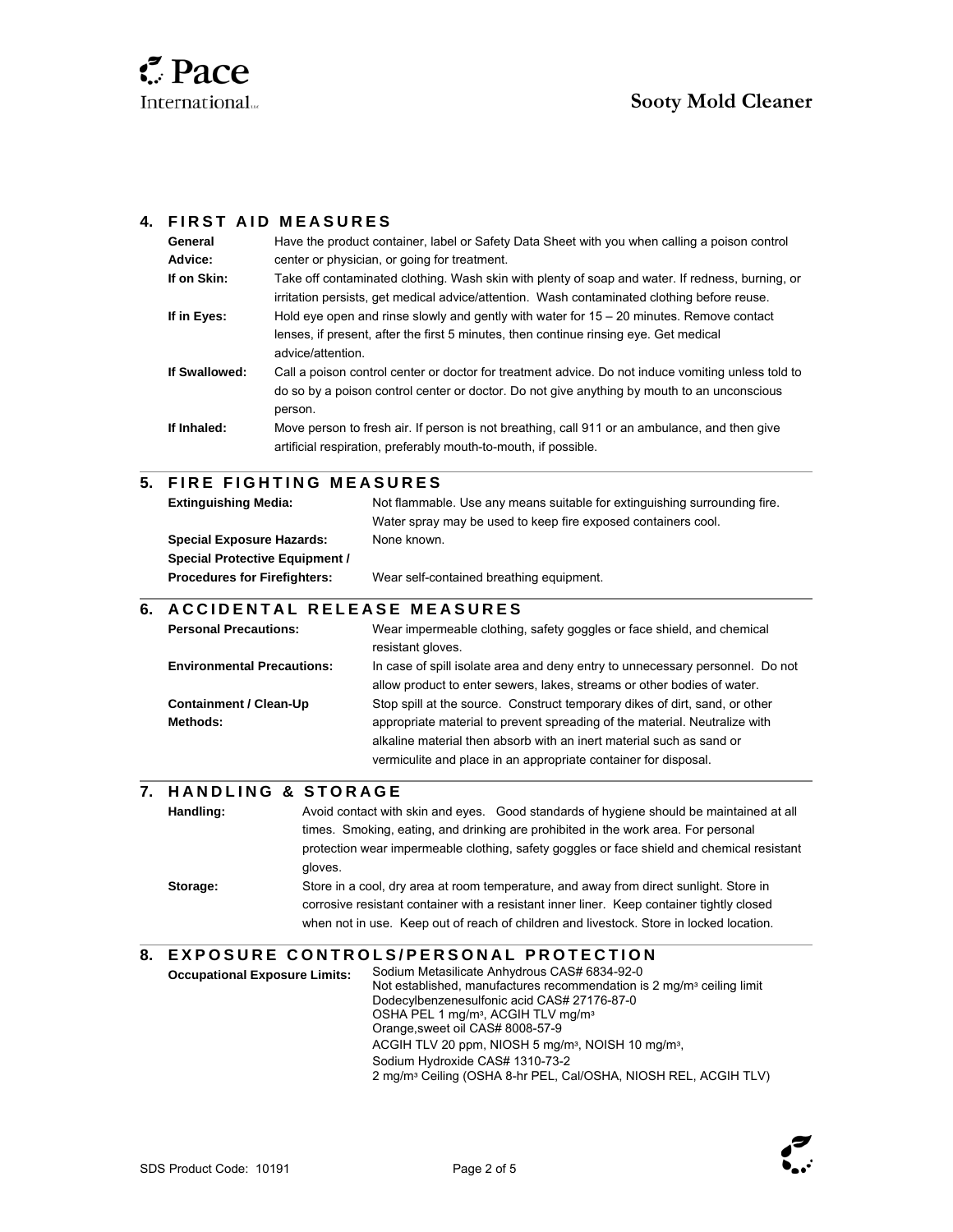# **International**... **Sooty Mold Cleaner**

#### **Personal Protective Equipment :**



**Engineering Controls:** Local exhaust ventilation maybe necessary to control air contaminants to their exposure limits. The use of local ventilation is recommended to control emissions near the source. Provide mechanical ventilation for confined spaces.

> **Clothing:** Wear impermeable clothing and chemical resistant gloves when handling.

**Eye Protection:** Chemical goggles or face shield recommended. Eye fountain and washing facilities should be present at work area.

**Respiratory Protection:** Not normally required. A NIOSH-approved respirator with organic vapor filter may be used in misty environments without proper ventilation.

#### l **9. PHYSICAL & CHEMICAL PROPERTIES**

| <b>Physical state:</b>         | Liauid         |                                            |                     |
|--------------------------------|----------------|--------------------------------------------|---------------------|
| Appearance:                    | vellow liquid  | <b>Upper/Lower flammability</b><br>limits: | Not available       |
| Odor:                          | Detergent odor | Vapor pressure:                            | Not available       |
| Odor threshold:                | Not available  | Vapor density: (air =1)                    | Not available       |
| pH:                            | $11.0 - 13.0$  | Specific Gravity: $(H2O = 1)$              | 1.09                |
| <b>Melting/Freezing point:</b> | Not available  | Solubility:                                | Miscible with water |
| <b>Boiling point:</b>          | 212°F (100°C)  | <b>Partition coefficient</b>               | Not available       |
|                                |                | (n-octanol-water):                         |                     |
| Flash point:                   | Not flammable  | Auto-ignition temperature:                 | Not available       |
| <b>Evaporation rate:</b>       | Not available  | Decomposition temperature:                 | Not available       |
| Flammability (solid, gas):     | Not applicable | <b>Viscosity:</b>                          | Not available       |

## **10. S T A B I L I T Y & R E A C T I V I T Y**

**Reactivity hazards:** May react with soft metals such as aluminum to form flammable hydrogen

 $\overline{\phantom{a}}$ 

l

**Chemical stability:** Stable at ambient conditions **Conditions to avoid:** None known **Incompatible materials:** Acids, strong oxidizers. **Hazardous decomposition products:** 

## **11. TOXICOLOGICAL INFORMATION**

gas.

None known

| <b>Acute toxicity:</b>            | <b>Acute Oral:</b>                                                                                              | $LD_{50}$ (estimate): > 2800 mg/kg   | Based on Ingredients |
|-----------------------------------|-----------------------------------------------------------------------------------------------------------------|--------------------------------------|----------------------|
|                                   | <b>Acute Dermal:</b>                                                                                            | $LD_{50}$ (estimate): $>$ 5000 mg/kg | Based on Ingredients |
|                                   | Inhalation:                                                                                                     | $LC_{50}$ (estimate): > 20 mg/L      | Based on Ingredients |
| <b>Skin corrosion/irritation:</b> | Causes severe skin burns.                                                                                       |                                      |                      |
| Eye damage/irritation:            | Causes serious eye damage.                                                                                      |                                      |                      |
| <b>Respiratory/Skin</b>           |                                                                                                                 |                                      |                      |
| sensitization:                    | No evidence of sensitization.                                                                                   |                                      |                      |
| Germ cell mutagenicity:           | Not available                                                                                                   |                                      |                      |
| Carcinogenicity:                  | No carcinogenic effects are expected due to product being comprised of FDA-<br>approved food-grade ingredients. |                                      |                      |
| <b>Reproductive toxicity:</b>     | Occasional workplace exposure is not expected to present a hazard.                                              |                                      |                      |
| Target organ effects:             | No known target organ effects.                                                                                  |                                      |                      |
| <b>Aspiration hazard:</b>         | Material does not present an aspiration hazard.                                                                 |                                      |                      |
| <b>Potential health effects:</b>  | CORROSIVE: May cause severe skin burns and eye damage.                                                          |                                      |                      |

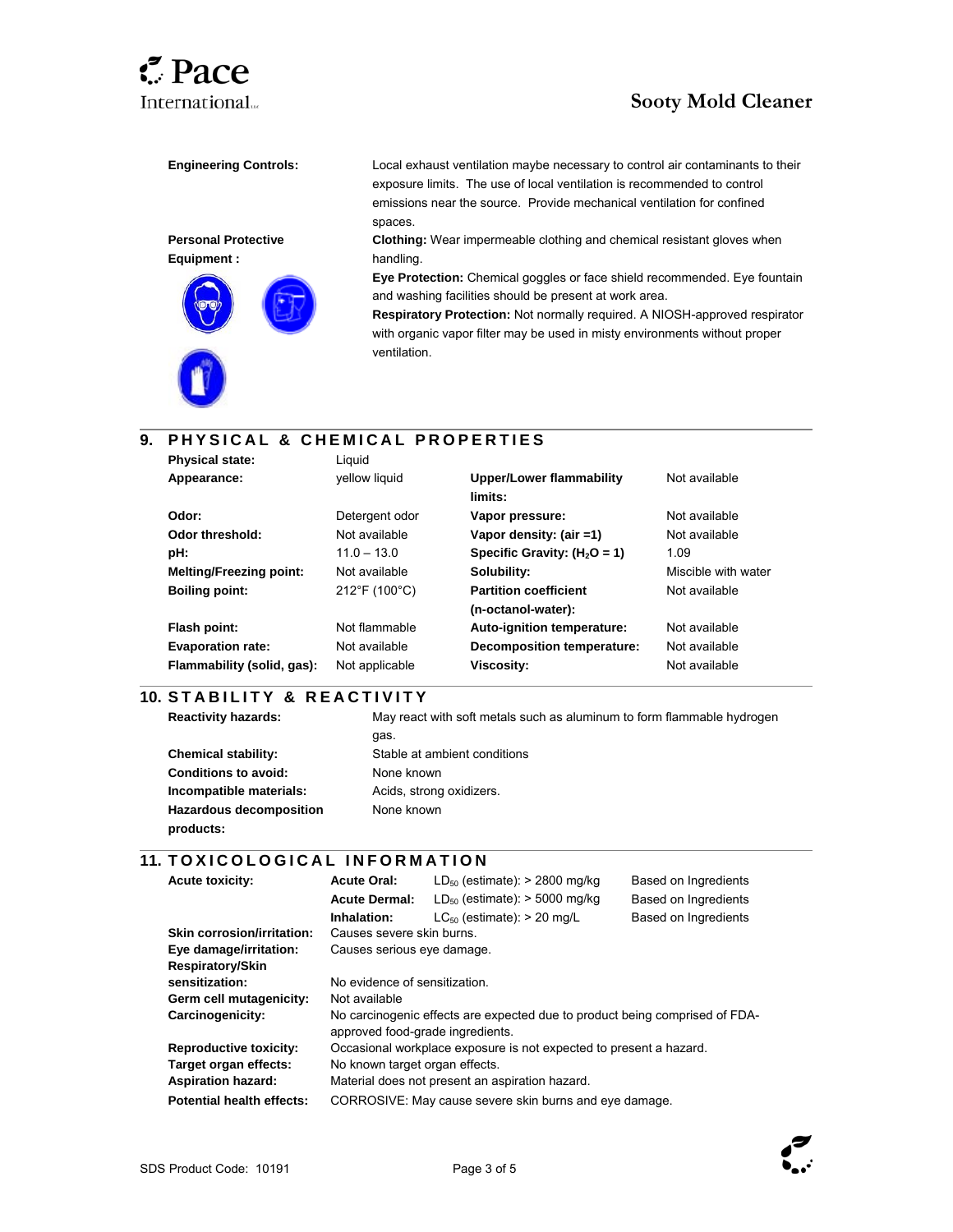l

l

 $\overline{\phantom{a}}$ 

#### **12. ECOLOGICAL INFORMATION**

| Toxicity:                         | $LC_{50}$ (96-hr) fish: $> 100$ mg/L (estimate)                                | Based on Ingredients |
|-----------------------------------|--------------------------------------------------------------------------------|----------------------|
| Persistence/ degradability:       | Not available                                                                  |                      |
| <b>Bioaccumulative potential:</b> | Not available                                                                  |                      |
| Mobility in soil:                 | Not available                                                                  |                      |
| Other adverse effects:            | Dodecylbenzene sulfonic acid is harmful to aquatic life in low concentrations. |                      |

#### $\overline{a}$ **13. D I S P O S A L C O N S I D E R A T I O N S**

**Disposal methods:** Recover or recycle if possible. Do not discharge into sewers, lakes, streams, or other bodies of water. Disposal should be made in accordance with applicable regional, national and local laws and regulations. Consult appropriate regulatory officials for information on disposal, keeping in mind that local regulations may be more stringent than regional or national requirements.

## **14. TRANSPORT INFORMATION**

|                             | DOT                                        | <b>IMDG</b>    | IATA           |
|-----------------------------|--------------------------------------------|----------------|----------------|
| UN number:                  | UN 1760                                    | Not applicable | Not applicable |
| Proper shipping name:       | Corrosive liquid, n.o.s.<br>(Caustic Soda) | Not regulated  | Not regulated  |
| Hazard class(es):           | 8                                          | Not applicable | Not applicable |
| Packing group:              | Ш                                          | Not applicable | Not applicable |
| <b>Marine Pollutant:</b>    | Not applicable                             |                |                |
| <b>Special precautions:</b> | None                                       |                |                |

## **15. R E G U L A T O R Y I N F O R M A T I O N**

| <b>SARA 313:</b> | Contains no chemicals subject to SARA Title III Section 313 in quantities sufficient to    |
|------------------|--------------------------------------------------------------------------------------------|
|                  | trigger reporting requirements.                                                            |
| TSCA:            | All components of this product are included or exempt from inclusion in EPA's Toxic        |
|                  | Substances Control Act (TSCA) Chemical Substance Inventory.                                |
| <b>WHMIS:</b>    | This product has been classified in accordance with the hazard criteria of the CPR and the |
|                  | SDS contains all of the information required by the CPR.                                   |
|                  |                                                                                            |



The information provided in this Safety Data Sheet (SDS) is provided in good faith and believed to be accurate at the time of preparation of the SDS. However, Pace International, LLC and its subsidiaries or affiliates extend no warranties, make no representations, and assume no responsibility as to the accuracy, suitability, or completeness of such information. Additionally, neither Pace International, LLC nor any of its subsidiaries or affiliates represents or guarantees that this information or product may be used without infringing the intellectual property rights of others. It is the users' own responsibility to determine the suitability of this information for their own particular use of this product. If necessary, contact Pace International, LLC to confirm that you have the most current product label and SDS.